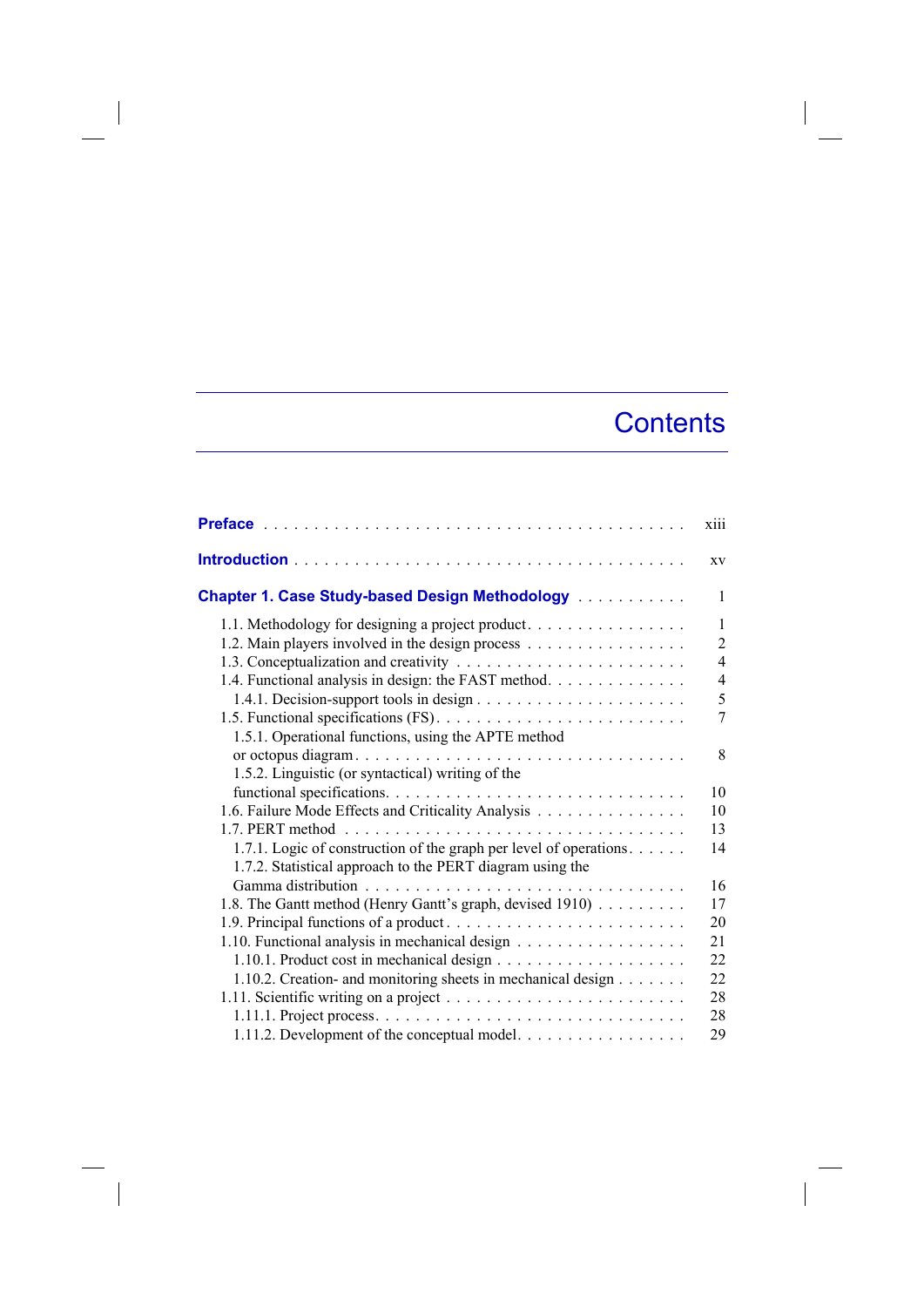| 1.11.3. Development (recap) on a spiral model                                                                     | 30  |
|-------------------------------------------------------------------------------------------------------------------|-----|
| 1.12. Esthetics of materials in mechanical design                                                                 | 30  |
|                                                                                                                   | 31  |
| <b>Chapter 2. Materials and Geometry in Applied Mechanical Design,</b>                                            | 33  |
|                                                                                                                   | 33  |
| 2.2. Optimization of mass in mechanical design.                                                                   | 38  |
| 2.3. Case study of modeling based on the material–geometry couple                                                 | 39  |
| 2.4. Geometry by standard sections in strength of materials                                                       | 42  |
| 2.4.1. Choice of materials in design (airplanes and bikes).                                                       | 46  |
| 2.4.2. Form factors $\psi$ of some usual cross-sections                                                           | 49  |
|                                                                                                                   | 50  |
| 2.5. Case study of design of multi-purpose items                                                                  | 51  |
| 2.6. Case study of superposed bimetallic materials                                                                | 55  |
| 2.7. Curving and incurvate elements by sweeping of sheet metals                                                   | 58  |
| 2.7.1. Sensible choice of optimizing materials in Palmer micrometers                                              | 59  |
|                                                                                                                   | 60  |
| <b>Chapter 3. Geometrical Specification of GPS and</b><br><b>ISO Products: Case Studies of Hertzian Contacts </b> | 63  |
|                                                                                                                   | 63  |
| 3.2. Dimensional and geometrical tolerances in design.                                                            | 65  |
| 3.2.1. Case study of a bicycle wheel hub                                                                          | 67  |
| 3.3. Envelopes and cylinders under pressure (for $R/e < 20$ )                                                     | 72  |
|                                                                                                                   | 76  |
| 3.5. Rotating cylinders with a full round cross-section: flywheel                                                 | 76  |
| 3.5.1. Materials used for flywheels with centrifugal effects.                                                     | 78  |
| 3.6. Press fit and thermal effects through bracing                                                                | 80  |
|                                                                                                                   | 83  |
| 3.8. Case studies applied to contact stresses (Hertz) in design                                                   | 89  |
|                                                                                                                   | 90  |
| 3.8.2. Second case: contact between two parallel cylinders                                                        | 93  |
|                                                                                                                   | 96  |
| <b>Chapter 4. Design of Incurvate Geometries by Sweeping</b>                                                      | 97  |
|                                                                                                                   | 97  |
|                                                                                                                   | 99  |
|                                                                                                                   | 99  |
|                                                                                                                   | 101 |
|                                                                                                                   | 104 |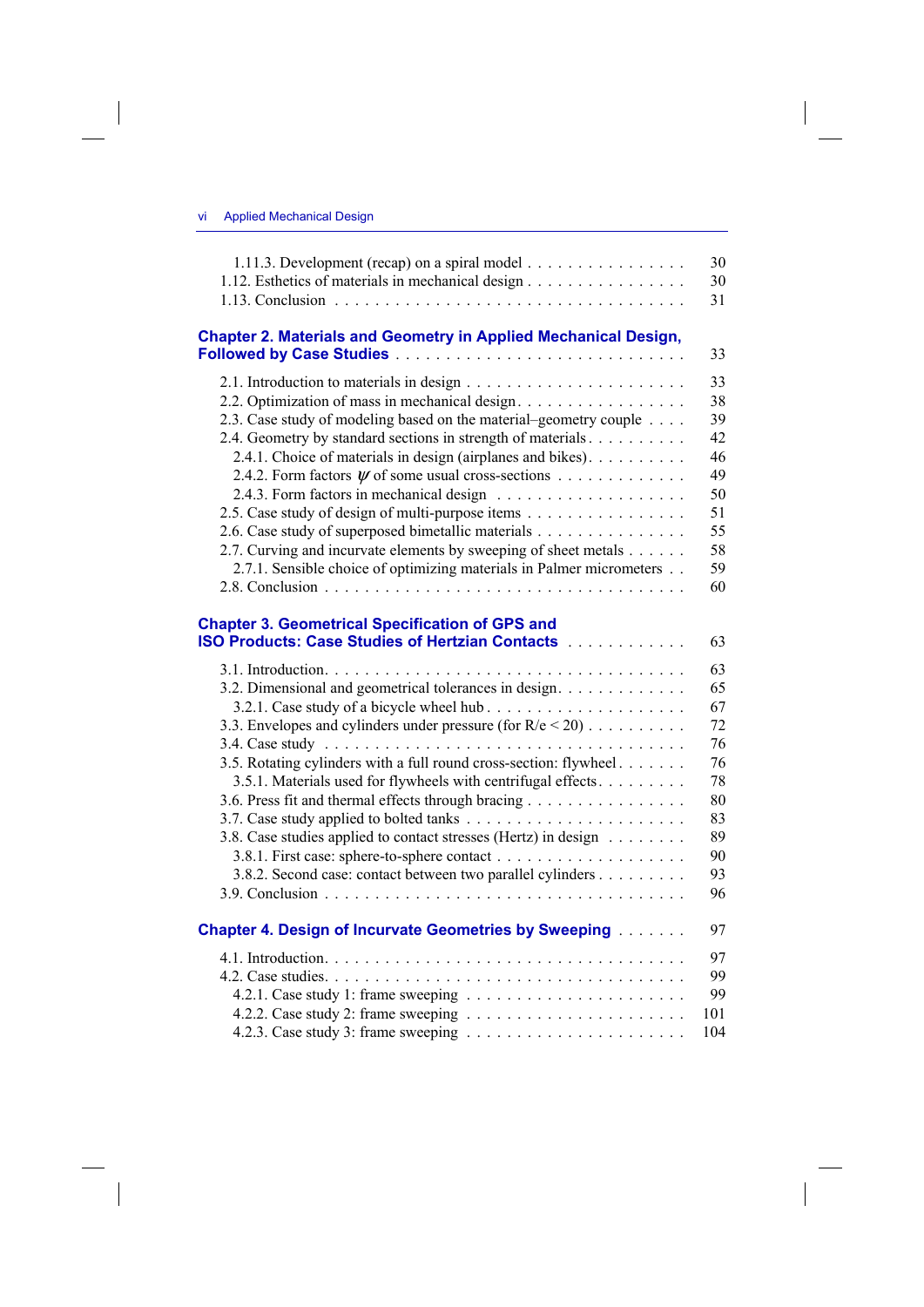|                                                                                        | 106 |
|----------------------------------------------------------------------------------------|-----|
| 4.2.5. Case study 5: example of a connecting rod of SAE 8650                           | 109 |
|                                                                                        | 111 |
| 4.2.7. Case study 7: frame sweeping $\ldots \ldots \ldots \ldots \ldots \ldots \ldots$ | 113 |
|                                                                                        | 115 |
| <b>Chapter 5. Principles for Calculations in Mechanical</b>                            |     |
| <b>Design: Theory and Problems. Strength of Materials</b>                              |     |
|                                                                                        | 117 |
|                                                                                        |     |
| 5.1. Essential criteria of constructions in design.                                    | 117 |
| 5.1.1. Stress intensification in shafts and beams.                                     | 118 |
|                                                                                        | 119 |
| 5.1.3. Homogeneous, solid, square sections with recessed section                       | 119 |
| 5.1.4. Homogeneous, hollow, square sections, with no                                   |     |
|                                                                                        | 120 |
| 5.1.5. Homogeneous, solid, round sections with a shoulder                              |     |
|                                                                                        | 121 |
| 5.1.6. Homogeneous, solid, rectangular or square sections,                             |     |
|                                                                                        | 121 |
| 5.1.7. Homogeneous, hollow, round and flat sections                                    |     |
|                                                                                        | 122 |
| 5.1.8. Homogeneous, hollow, round sections (shaft with groove)                         | 122 |
| 5.2. Principles of calculations for constructions in design                            | 123 |
|                                                                                        | 124 |
|                                                                                        | 126 |
| 5.2.3. Case study: Tresca and von Mises yield criteria.                                | 130 |
|                                                                                        | 133 |
| 5.4. Calculation principles and solution method for                                    |     |
|                                                                                        | 135 |
|                                                                                        | 138 |
| 5.4.2. Case study of a profiled piece stressed under                                   |     |
|                                                                                        | 143 |
| 5.5. Buckling of elements of machines, beams, bars, shafts                             |     |
|                                                                                        | 144 |
| 5.5.1. Case study: buckling of an I-beam according to                                  |     |
|                                                                                        | 147 |
| 5.5.2. Case study: I-beams and U-beams, homogeneous                                    |     |
|                                                                                        | 149 |
|                                                                                        | 152 |
| 5.6.1. Design (dimensioning) of shafts subjected to rigidity                           | 154 |
| 5.6.2. Case study 1, solution $1 \ldots \ldots \ldots \ldots \ldots \ldots \ldots$     | 156 |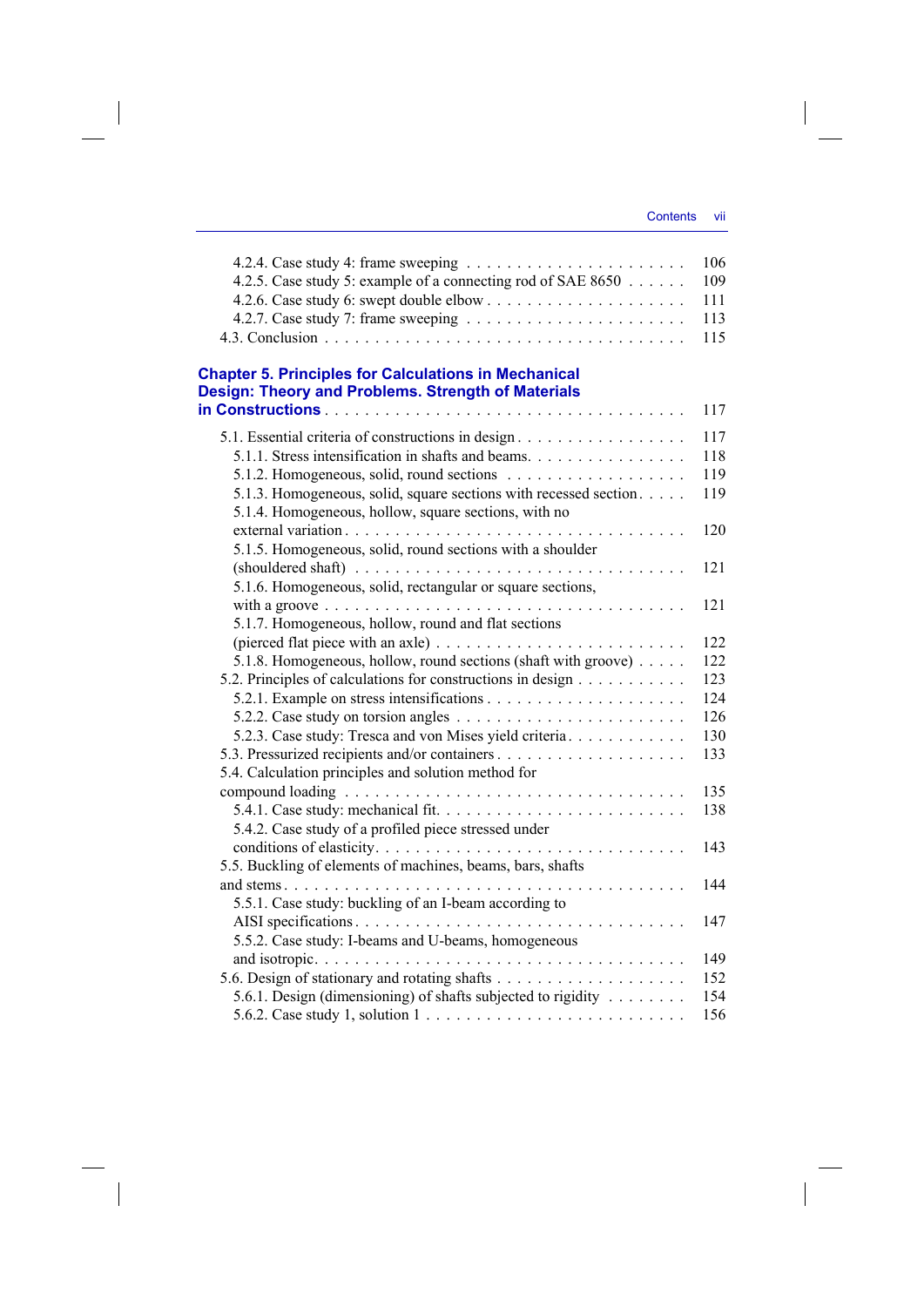$\overline{\phantom{a}}$ 

| 5.6.3. Case study 2 with solution: shear, moments,<br>slope, elasticity deflection. Applied SOM in mechanics                                          |            |
|-------------------------------------------------------------------------------------------------------------------------------------------------------|------------|
|                                                                                                                                                       | 156        |
| 5.7. Power transmission elements: gear systems and pulleys                                                                                            | 159        |
|                                                                                                                                                       | 159        |
|                                                                                                                                                       | 161        |
| 5.7.3. Case study: statement of problem $3 \ldots \ldots \ldots \ldots \ldots$                                                                        | 163        |
|                                                                                                                                                       | 165        |
| 5.8.1. Design of a universal coupling, known as a Hooke                                                                                               |            |
|                                                                                                                                                       | 167        |
|                                                                                                                                                       | 170        |
| 5.9.1. Solved case study: bending and torsion of a shaft                                                                                              | 172        |
| 5.9.2. Case study 3: equivalent bending moment and ideal                                                                                              |            |
|                                                                                                                                                       | 176        |
| 5.9.3. Case studies: maximum performance of pre-stressed                                                                                              |            |
|                                                                                                                                                       | 177        |
| 5.9.4. Case study: deflection and buckling of elements                                                                                                |            |
|                                                                                                                                                       | 178        |
| 5.10. Case studies using the Castigliano method.                                                                                                      | 180        |
|                                                                                                                                                       | 183        |
|                                                                                                                                                       |            |
| Chapter 6. Noise and Vibration in Machine Parts                                                                                                       | 185        |
| 6.1. Noise and vibration in mechanical systems                                                                                                        | 185        |
| 6.1.1. Aerodynamism of moving mechanical bodies                                                                                                       | 188        |
|                                                                                                                                                       | 189        |
|                                                                                                                                                       | 189        |
|                                                                                                                                                       | 191        |
| 6.2.3. Case study of the rotor blade of a fire brigade helicopter                                                                                     | 194        |
| 6.3. Vibration of machines in mechanical design                                                                                                       | 195        |
|                                                                                                                                                       | 201        |
| 6.4.1. Case study: input parameters: $M = 1$ ; $k = 1$ ; $\varphi_0 = 1$                                                                              |            |
| and $c = 2.25$                                                                                                                                        | 201        |
| 6.4.2. Case study: system with free vibrations.                                                                                                       | 202        |
| 6.4.3. Case study: problem with solution and discussion                                                                                               | 204        |
|                                                                                                                                                       | 206        |
| 6.4.5. Case study: problem 2. Engine represented on two springs                                                                                       |            |
|                                                                                                                                                       | 207        |
| 6.4.6. Case study based on a concrete problem with solution                                                                                           | 212        |
| 6.5. Critical speeds of shafts in mechanical systems                                                                                                  | 215        |
| 6.5.1. Case study with solution and discussion                                                                                                        | 218        |
| 6.5.2. Method of approximation using the Dunkerley equations $\dots \dots$<br>6.5.3. Method of approximation using the Rayleigh–Ritz equation $\dots$ | 222<br>223 |

 $\Big|$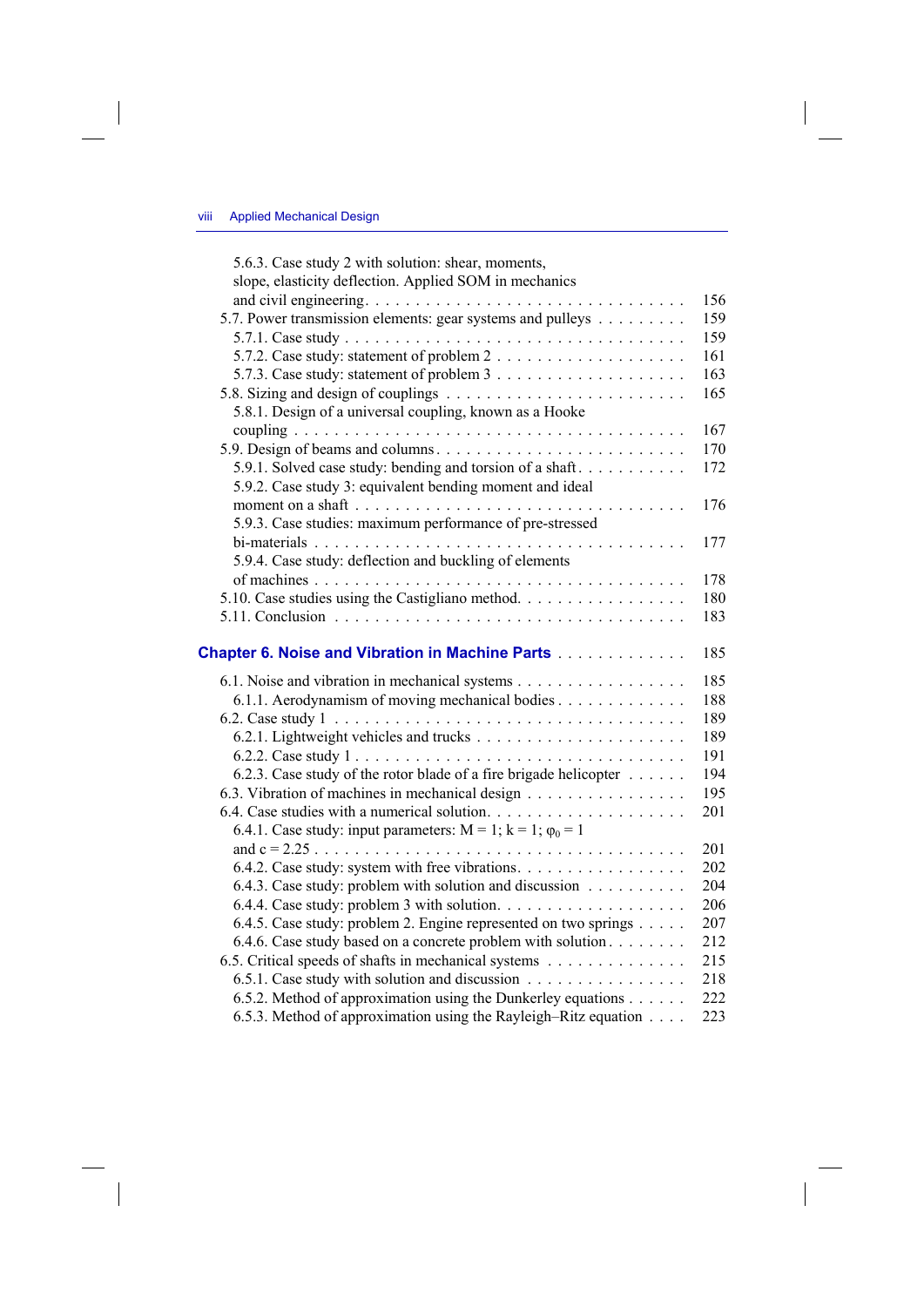| 6.5.4. Method of approximation using the equations of the                                               |     |
|---------------------------------------------------------------------------------------------------------|-----|
|                                                                                                         | 224 |
| 6.5.5. Method for solving the function $F(\omega_c)$ : roots $\rightarrow (r_0 \text{ and } r_1) \dots$ | 224 |
|                                                                                                         | 225 |
| <b>Chapter 7. Principles of Calculations for Fatigue and Failure </b>                                   | 227 |
| 7.1. Mechanical elements of failure through fatigue                                                     | 227 |
| 7.2. Analysis of materials and sizing in applied design.                                                | 229 |
|                                                                                                         | 232 |
| 7.3.1. Basic formulae for calculating lifetime                                                          | 233 |
| 7.3.2. Determination of the minimum viscosity necessary                                                 | 238 |
| 7.4. Faults of form and position of ranges on the operating                                             |     |
|                                                                                                         | 239 |
|                                                                                                         | 240 |
| 7.6. Sizing of bearing pivot joints and lifetime.                                                       | 241 |
|                                                                                                         | 243 |
| 7.7.1. Internal clearance fit of bearings                                                               | 244 |
| 7.8. Biaxial stresses combined with shear for ductile materials                                         |     |
|                                                                                                         | 246 |
| 7.9. Fundaments of sizing in mechanical design. Soderberg equations                                     |     |
|                                                                                                         | 248 |
|                                                                                                         | 248 |
| 7.9.2. Stress intensification factors (SIFs)                                                            | 249 |
|                                                                                                         | 250 |
|                                                                                                         | 253 |
| 7.10.1. Case study: calculation of resistance of weld joints in design                                  | 254 |
| 7.10.2. Real-world case study: welded cross-shaped structure                                            | 256 |
| 7.10.3. Case study: fracture mechanics and stresses                                                     | 261 |
| 7.10.4. Case study in fatigue fracture mechanics                                                        | 262 |
| 7.11. Limits of performance and of strength in the elastic domain                                       | 267 |
| 7.12. Proposed project: outboard motor for a small boat                                                 | 269 |
|                                                                                                         | 270 |
| <b>Chapter 8. Friction, Brakes and Gear Systems</b>                                                     | 271 |
| 8.1. Friction, materials and design of assembled systems                                                | 271 |
|                                                                                                         | 274 |
| 8.3. Case study: principles of calculations for brakes                                                  | 279 |
| 8.3.1. Design of a double brake block by calculation.                                                   | 281 |
| 8.3.2. Design of inner double-shoe block brake                                                          | 282 |
| 8.3.3. Design of a band brake block                                                                     | 284 |
| 8.3.4. Examples of principles of calculations for brake design,                                         |     |
|                                                                                                         | 287 |

 $\overline{\phantom{a}}$ 

 $\begin{array}{c} \hline \end{array}$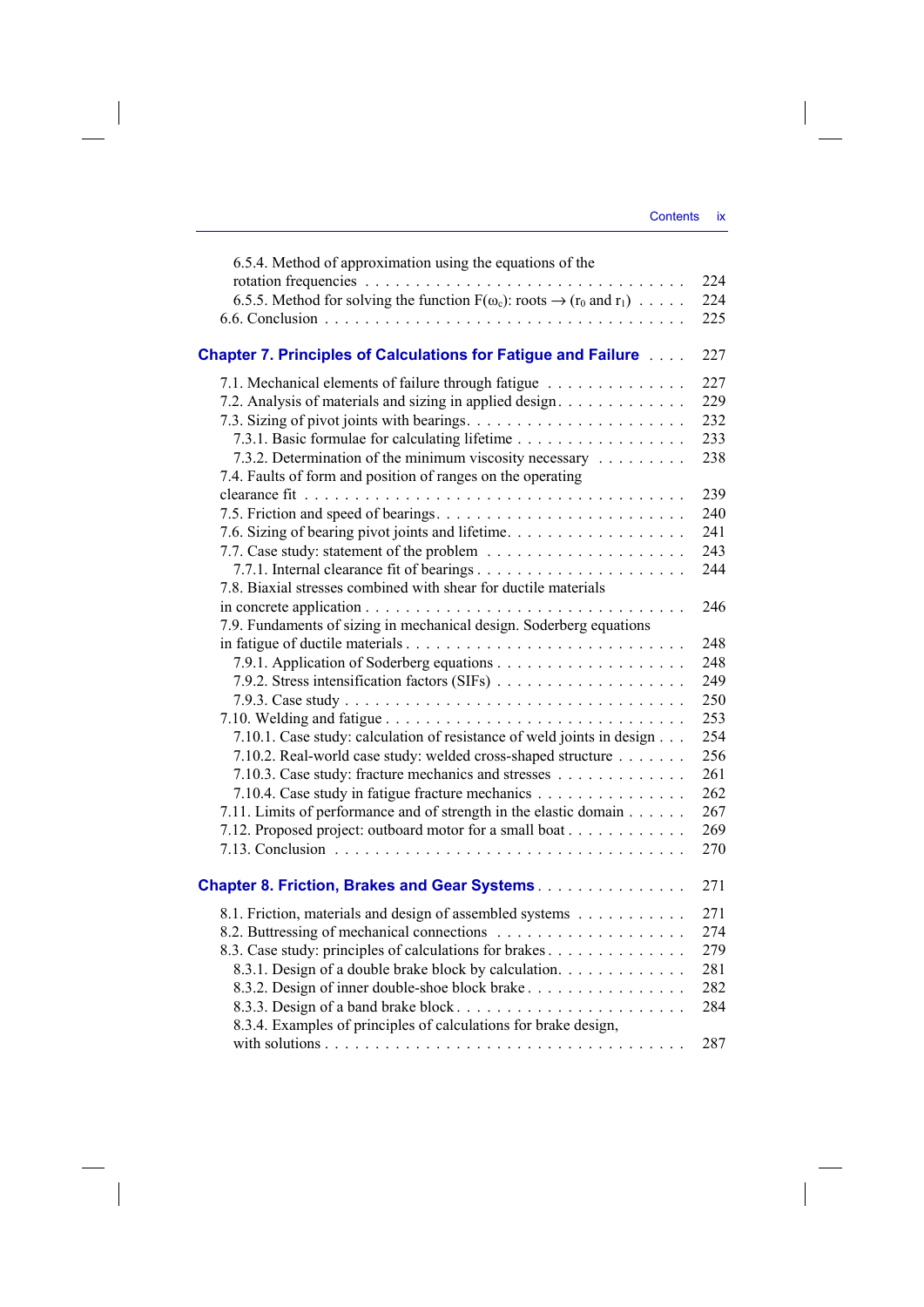## x Applied Mechanical Design

 $\overline{\phantom{a}}$ 

 $\overline{\phantom{a}}$ 

| 8.3.5. Case study: hypothesis of the design of a                                            |     |
|---------------------------------------------------------------------------------------------|-----|
|                                                                                             | 289 |
| 8.3.6. Case study: hypothesis of the band brake whose drum                                  |     |
| has a radius R (mm and in) $\ldots \ldots \ldots \ldots \ldots \ldots \ldots \ldots \ldots$ | 291 |
| 8.3.7. Case study: differential brake using a roller pressed                                |     |
|                                                                                             | 292 |
| 8.3.8. Symmetrical shoe brake pressed against a drum with radius R                          | 294 |
| 8.4. Principles of calculations of a gear system or gear disc                               | 298 |
| 8.4.1. Case study: principles of calculations for gear systems                              | 299 |
| 8.4.2. Analysis and choice of the dimensions of the cam gear system.                        | 300 |
| 8.4.3. Sizing of a cam gear system and case study                                           | 301 |
| 8.4.4. Case study: principles of calculations for gear systems                              |     |
|                                                                                             | 304 |
|                                                                                             | 307 |
|                                                                                             | 309 |
|                                                                                             | 311 |
| 8.5.2. Flywheel system with rim and discs (internal and external)                           |     |
|                                                                                             | 312 |
| 8.5.3. Flywheel: numerical applications. Hypothesis II                                      | 314 |
|                                                                                             | 315 |
|                                                                                             | 317 |
| 9.1. Elastic machine elements and bolted assemblies                                         | 317 |
|                                                                                             | 321 |
| 9.3. Fatigue, shocks and endurance of bolted assemblies.                                    | 324 |
|                                                                                             | 325 |
| 9.4.1. Materials and geometry of compression springs.                                       | 326 |
| 9.4.2. Case study of helical springs in mechanical design                                   | 338 |
| 9.4.3. Case study of a spring in a rocker switch                                            | 340 |
| 9.4.4. Verification of buckling of compression spring                                       | 344 |
|                                                                                             | 345 |
| 9.6. Main expressions of design calculations for Belleville washers                         | 346 |
|                                                                                             | 347 |
| 9.7.1. Power transmission and simple drum brake                                             | 348 |
|                                                                                             | 350 |
| 9.8.1. Case study: analysis in design of brake elements                                     | 351 |
| 9.9. Case study on power transmission: external spring clutch                               | 352 |
| 9.9.1. Case studies: power transmission. Bolted assembly                                    | 353 |
| 9.9.2. Computer-assisted design of a hub (bolted assembly)                                  | 355 |
| 9.10. Couplings and machine elements subjected to stress at high speeds                     | 356 |
| 9.10.1. Determination of the error in position of the shaft                                 | 357 |
| 9.10.2. Determination of the output velocity of the shaft                                   | 358 |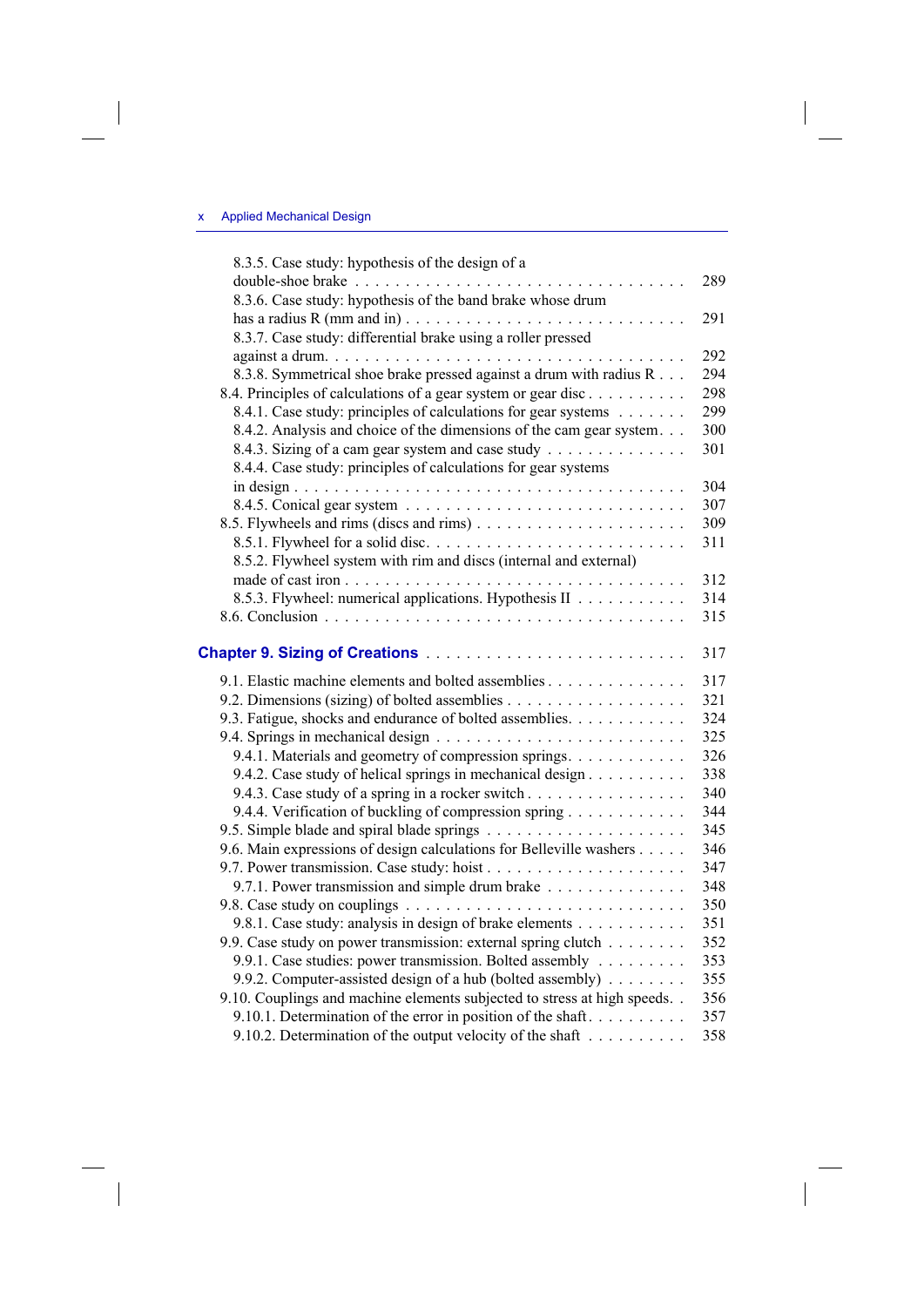|                                                                            | 359 |
|----------------------------------------------------------------------------|-----|
| 9.12. Principle of calculations for a Belleville washer: case study        | 361 |
| 9.13. Determination of the pressing moment for a bolted assembly           | 362 |
| 9.14. Power transmission by epicyclic gear system                          | 363 |
|                                                                            | 365 |
|                                                                            | 367 |
| 10.1. Calculations for the design of plastic parts.                        | 367 |
| 10.1.1. Mechanical parameters used during traction tests                   | 368 |
| 10.2. Jointing of a ball bearing in a metal casing                         | 370 |
| 10.3. Cylindrical clip of PP (e.g. blinds): force exerted.                 | 371 |
|                                                                            | 374 |
| 10.4. Types of clip fitting: counter-cylindrical cantilever                | 376 |
|                                                                            | 378 |
|                                                                            | 378 |
| 10.5. Configuration of strips: two-dimensional spline interpolation        | 381 |
| 10.5.1. Graphs of the model of the original surface.                       | 383 |
|                                                                            | 383 |
| 10.7. Reduction of stress relaxation: bolts and self-tapping screws.       | 385 |
|                                                                            | 386 |
|                                                                            | 388 |
| 10.10. Stress and thermal swelling in assembled materials                  | 391 |
|                                                                            | 393 |
| 10.11. Capacity and reliability of roller bearings (plastic and otherwise) | 395 |
| 10.12. Safe stress of the appropriate material for a plastic clutch system | 396 |
|                                                                            | 398 |
| 10.13.1. Calculation of the lifetime of roller bearings                    | 401 |
| 10.14. Limits of performances of polymer design.                           | 401 |
|                                                                            | 402 |
|                                                                            | 404 |
|                                                                            | 405 |
|                                                                            |     |
|                                                                            | 405 |
| 11.2. Case studies of hoisting and handling devices.                       | 405 |
| 11.3. Projects design proposal for a lifting winch                         | 406 |
| 11.3.1. Case study: parameters in sketching a lifting hook                 | 408 |
| 11.3.2. Principles of calculations of the resistance of a lifting hook     | 409 |
| 11.3.3. Calculation and design (choice) of the round-wire coil spring.     | 412 |
| 11.4. Calculation and design of a bolted assembly                          | 414 |
| 11.5. Yield of power transmission of a screw mechanism                     | 417 |
| 11.5.1. Calculations of stresses on the threads of a screw mechanism.      | 419 |

 $\overline{\phantom{a}}$ 

 $\mathcal{L}^{\mathcal{L}}$